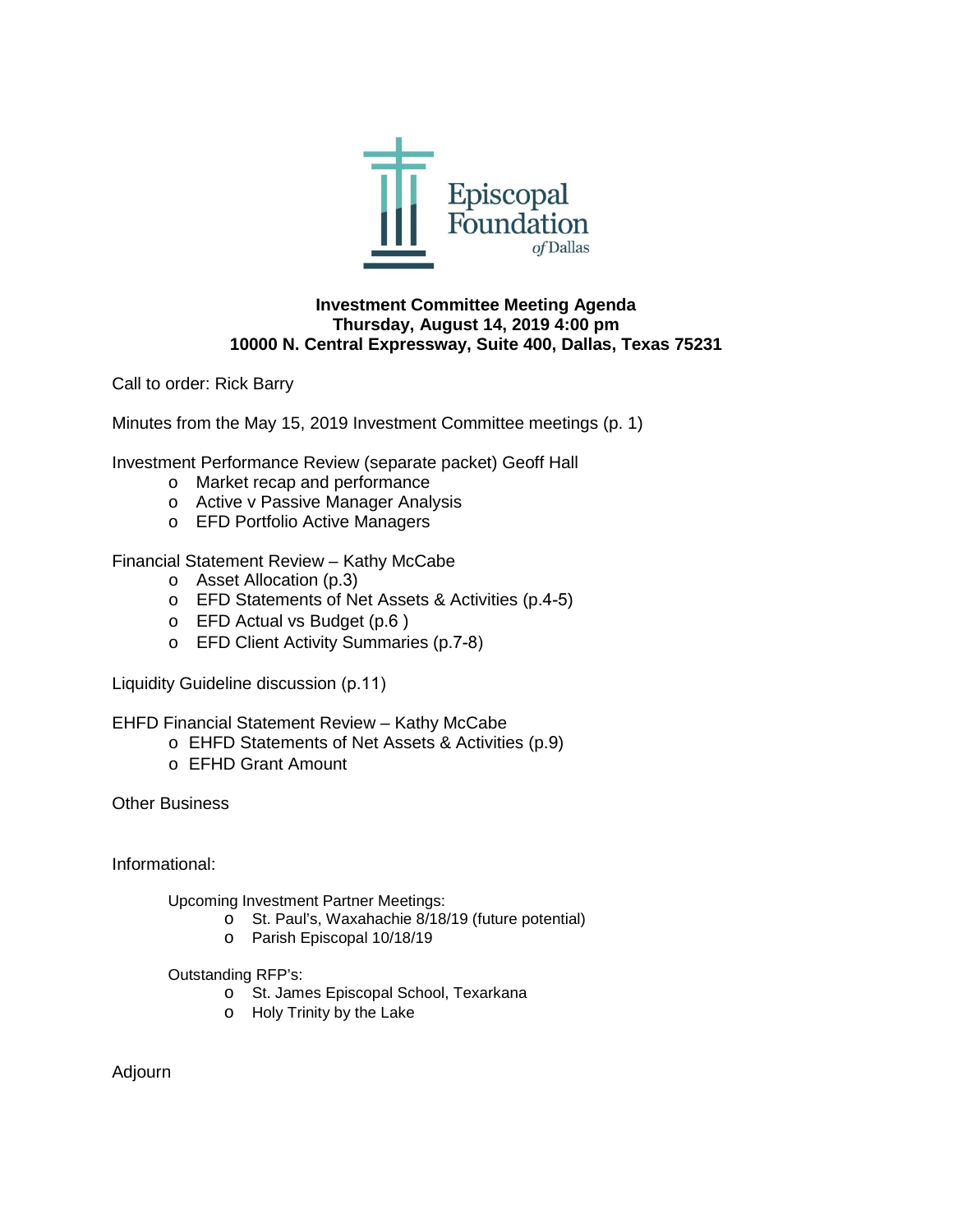#### **Episcopal Foundation of Dallas Investment Committee Meeting Minutes Wednesday, May 15, 2019 4:00 pm 10000 N. Central Expressway, Suite 400, Dallas, Texas 75231**

#### **Committee Members**

**Present**: Rick Barry, Eugenia King, Pat Carrigan, Scott Hancock, Ken Hanks, Andy Welch and Dan Wilson

Absent: Will Beecherl, Philip de Bruyn

**Others Attending:** Pam Jamieson, Executive Director, Kathy McCabe, Controller, and Geoff Hall, Senior Investment Consultant, Vanguard

Rick Barry opened the Investment and Finance Committee meeting at 4:00 pm with a prayer.

## **Regular Business:**

Rick welcomed Geoff Hall to the meeting who then reviewed the performance from the 1<sup>st</sup>quarter and the asset allocation. He gave an updated portfolio balance as of May 14 which had declined to about \$36.9 million. Geoff proposed that we reduce our allocation to the actively managed Short-Term Investment-Grade Fund by half and increase our position in Total Bond Market Index Fund to lengthen the duration of the portfolio from 4.6 years to 5.2 years which is closer to the benchmark of 6.0. It was moved, seconded and unanimously approved to accept the proposal.

For the next meeting Geoff will discuss the role of active managers in our portfolio. The committee noted the higher expense ratios of active managers and that, on balance, the managers we use had improved our portfolio's performance in the up years of 2016 and 2017 but diminished it in 2018, a down year. Geoff will look at whether there is any overall tendency for active managers generally or ours specifically to underperform their benchmarks in down markets, and he will discuss any changes recommended by Vanguard. He will also investigate and present information on potentially reducing the number of funds we use.

Minutes from the February 20, 2019 Investment Committee meeting were not reviewed as they were already approved at the March Board meeting.

Controller Kathy McCabe reviewed the current Financial Statement packet noting that we now have a money market account that hold funds for the 2019 grants. In the budget review she pointed out the sponsorships for the year. While these are included in the operating budget for internal reporting purposes, those dollars are included with grant monies in the audited financial statements. She also noted that the Diocese pulled about \$1 million out of their accounts in 2018 and are on track to do the same this year. Finally, Kathy informed the Committee that a check issued to one of our investment partners had been diverted and deposited in the bank account of an unrelated 3rd party. It is unclear yet if it is the result of a delivery error by the Post Office or if it is fraud. The bank is investigating and we fully expect to be reimbursed for the amount of the check.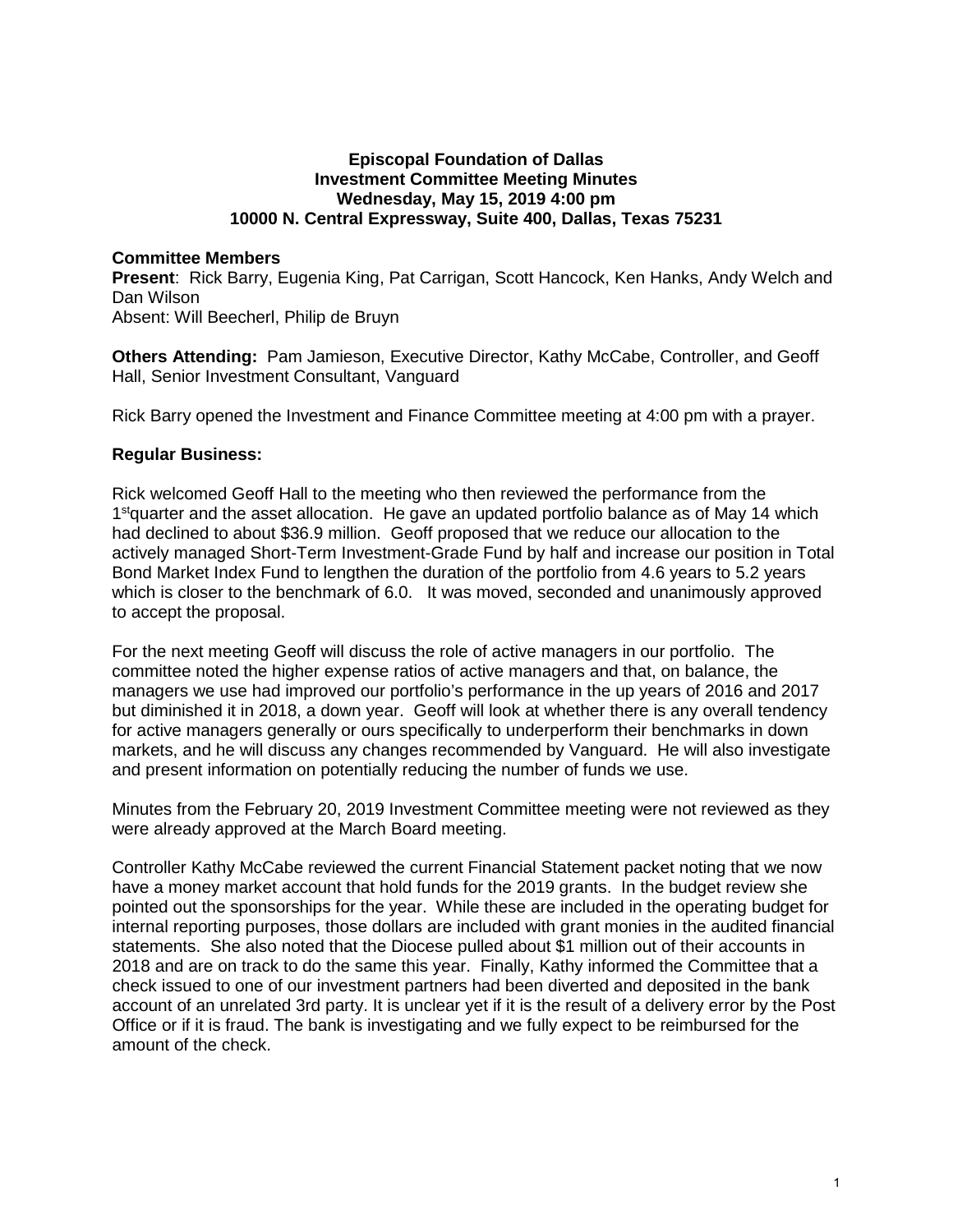The Episcopal Health Foundation (EHFD) grant calculation for 2019 will be \$312,025 and it was briefly noted that as a private foundation, the IRS requires us to distribute approximately 5% each year.

The (EHFD) Financial Statement review was led by Kathy. EHFD current assets were \$6,423,410 as of March 31, 2019.

Executive Director, Pam Jamieson reviewed the recent and upcoming investment partner visits and noted that St. Michaels and All Angels church had chosen another investment firm for their endowment.

*With no further business, the meeting adjourned at 5:26 p.m.*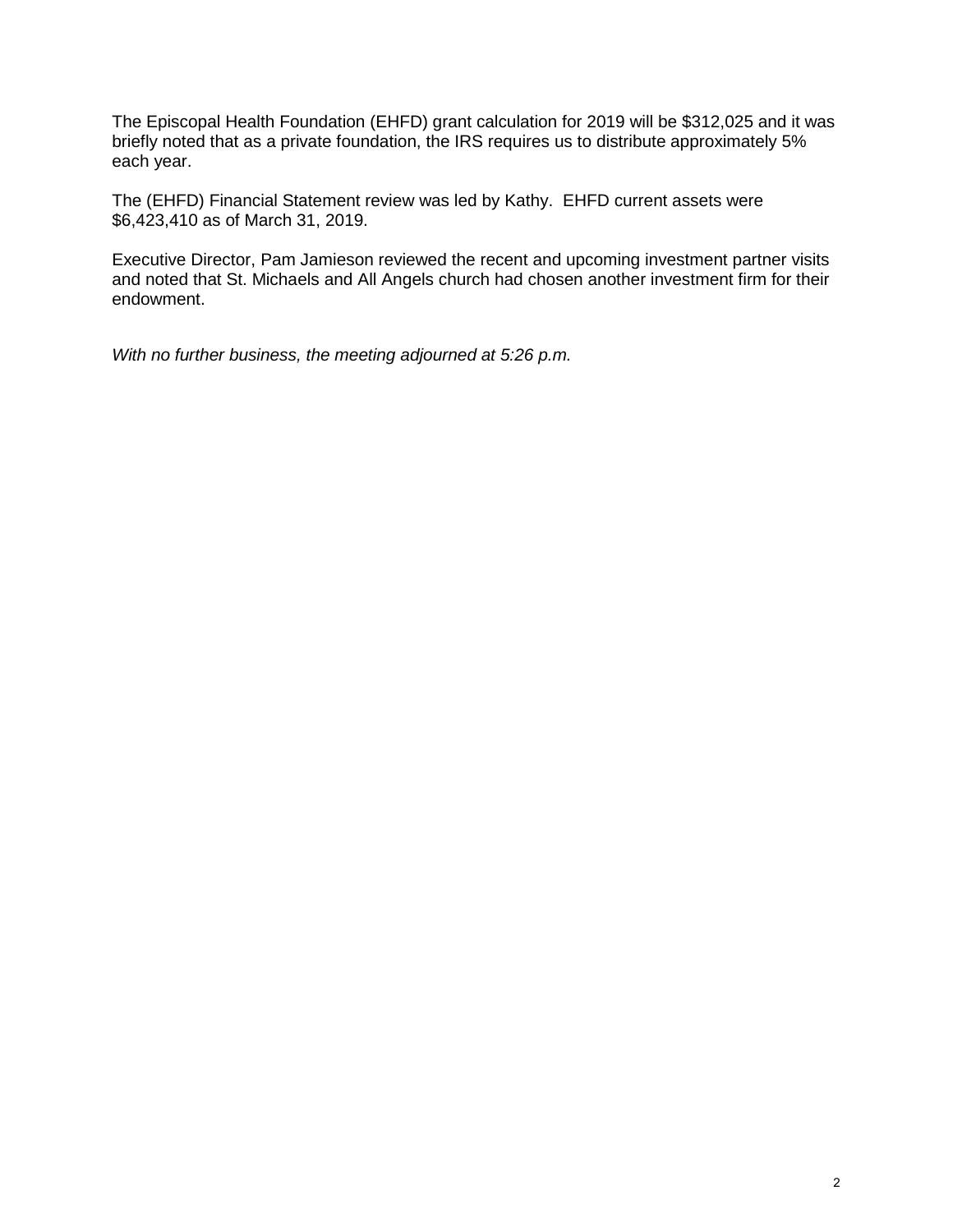# **Episcopal Foundation of Dallas 08.07.2019**

|                             | Investment<br>Policy | 08.07.2019 Asset Allocation |              |  |  |
|-----------------------------|----------------------|-----------------------------|--------------|--|--|
| <b>Asset Category</b>       | Target               | %                           | Total        |  |  |
| US Equity                   | 42%                  | 42%                         | 15,420,208   |  |  |
| <b>International Equity</b> | 28%                  | 28%                         | 10,092,904   |  |  |
| <b>Fixed Income</b>         | 24%                  | 24%                         | 8,968,786    |  |  |
| <b>Real Estate</b>          | 6%                   | 6%                          | 2,271,131    |  |  |
| <b>TOTALS</b>               | 100%                 | 100%                        | \$36,753,028 |  |  |

Note: The Foundations Investment Policy allows for a +/-5 percentage point variance from desired target weighting.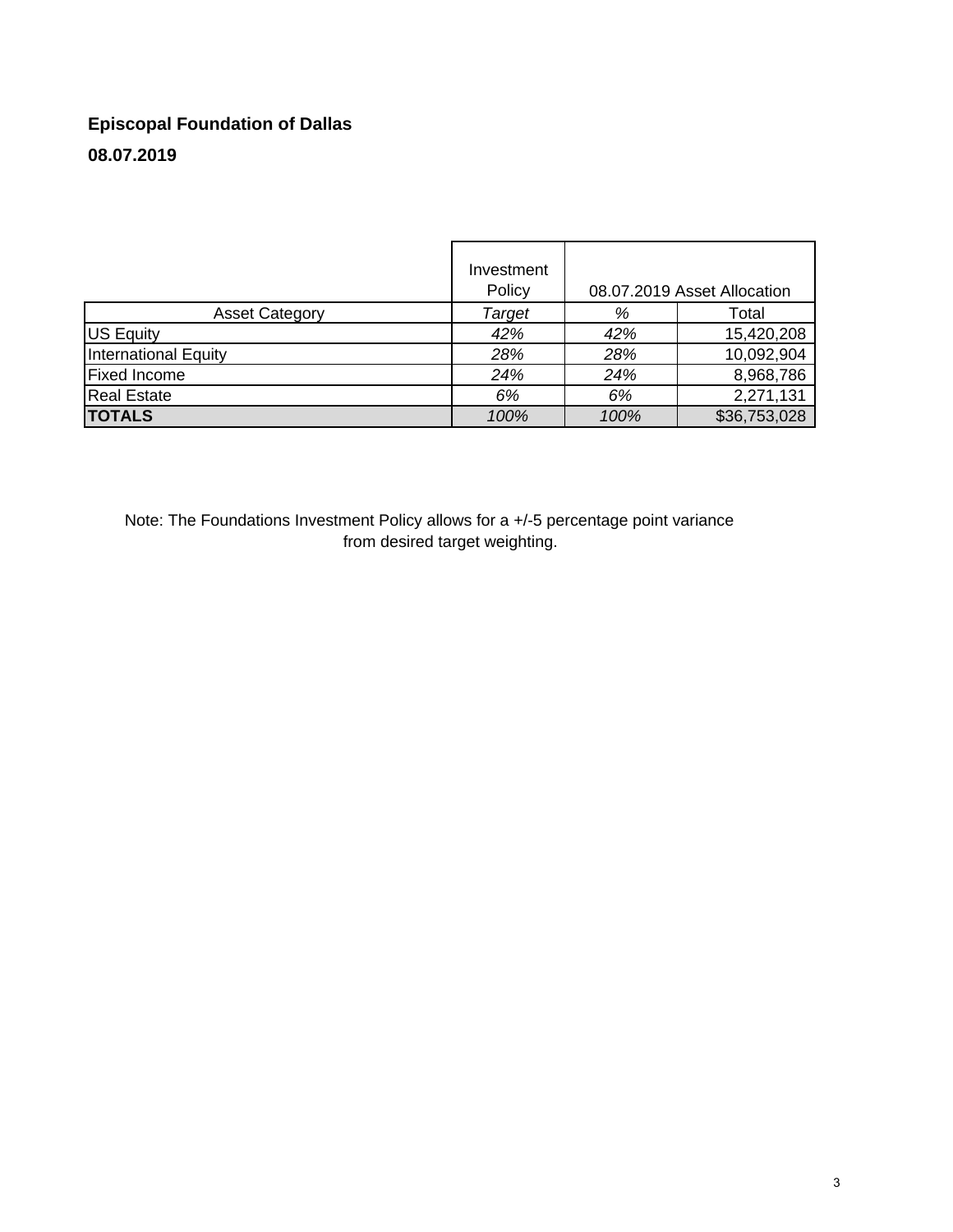# **EPISCOPAL FOUNDATION OF DALLAS STATEMENT OF NET ASSETS**

|                                         | As of<br>As of<br>6/30/19<br>6/30/18 |                           |            | As of<br>12/31/18 |            |    |            |
|-----------------------------------------|--------------------------------------|---------------------------|------------|-------------------|------------|----|------------|
| <b>Assets</b>                           |                                      |                           |            |                   |            |    |            |
| <b>Cash - Foundation operating</b>      | (1)                                  | $\boldsymbol{\mathsf{s}}$ | 111,210    | \$                | 543,217    | \$ | 139,093    |
| <b>Cash - Vanguard Money Market</b>     | (2)                                  | \$                        | 187,085    |                   |            |    |            |
| <b>Administrative fees receivable</b>   |                                      |                           | 43,952     |                   | 44,415     |    | 40,247     |
| <b>Accounts receivable (EHFD)</b>       |                                      |                           | 2,660      |                   | 110        |    | 11,276     |
| <b>Contribution receivable</b>          |                                      |                           |            |                   |            |    | 1,500      |
| <b>Investments - Foundation</b>         | (3)                                  |                           | 5,812,305  |                   | 5,663,253  |    | 5,316,480  |
| <b>Investments - Agency</b>             | (3)                                  |                           | 31,965,299 |                   | 32,302,246 |    | 29,270,459 |
| Furniture and equipment, net            |                                      |                           | 1,020      |                   | 1,837      |    | 1,429      |
| Oil and gas property                    | (4)                                  |                           | 3,500      |                   | 3,500      |    | 3,500      |
| Deposits and prepaid expenses           |                                      |                           | 2,796      |                   | 2,879      |    | 3,475      |
| <b>Total assets</b>                     |                                      | \$                        | 38,129,827 | \$                | 38,561,457 | \$ | 34,787,459 |
| <b>Liabilities and Net Assets</b>       |                                      |                           |            |                   |            |    |            |
| <b>Liabilities</b>                      |                                      |                           |            |                   |            |    |            |
| <b>Payroll liabilities</b>              |                                      | \$                        | 2,517      | \$                | 2,223      | \$ | 6,703      |
| <b>Accounts payable</b>                 | (5)                                  |                           | 17         |                   | 11,000     |    | 35         |
| <b>Grants payable</b>                   |                                      |                           | 216,100    |                   | 247,500    |    | 30,000     |
| <b>Due to Agency Funds</b>              |                                      |                           | 31,965,299 |                   | 32,536,246 |    | 29,270,459 |
| <b>Total liabilities</b>                |                                      |                           | 32,183,933 |                   | 32,796,969 |    | 29,307,197 |
| <b>Net Assets</b>                       |                                      |                           |            |                   |            |    |            |
| <b>Without donor restrictions</b>       |                                      |                           | 5,944,144  |                   | 5,762,738  |    | 5,478,512  |
| <b>With donor restrictions</b>          |                                      |                           | 1,750      |                   | 1,750      |    | 1,750      |
| <b>Total net assets</b>                 |                                      |                           | 5,945,894  |                   | 5,764,488  |    | 5,480,262  |
| <b>Total liabilities and net assets</b> |                                      | \$                        | 38,129,827 | \$                | 38,561,457 | \$ | 34,787,459 |

**Notes to Statement of Net Assets:**

- **(1) Operating cash at 6/30/2018 included an EDOD deposit of \$234k made on 6/29, too late to transfer to Vanguard. The amount is also included in "Due to Agency Funds".**
- **(2) The Vanguard money market account was established on 3/31/2019. Funds in the account represent the dollars needed to fund the 2019 grant program.**
- **(3) See Client Activity Summary for a roll forward of investments.**
- **(4) The Foundation accepted a contribution of property in 1989. Under the terms of the property assignment, the Foundation shares any receipts from the property 50%:50% with other charities. The property is conservatively valued at \$3,500. Half the value is reflected as "temporarily restricted" due to the terms of the property assignment.**
- **(5) Accounts payable and associated Professional expense on the Statement of Activities at 12/31/2018 represent marketing services provided by RBMM as well as photography services.**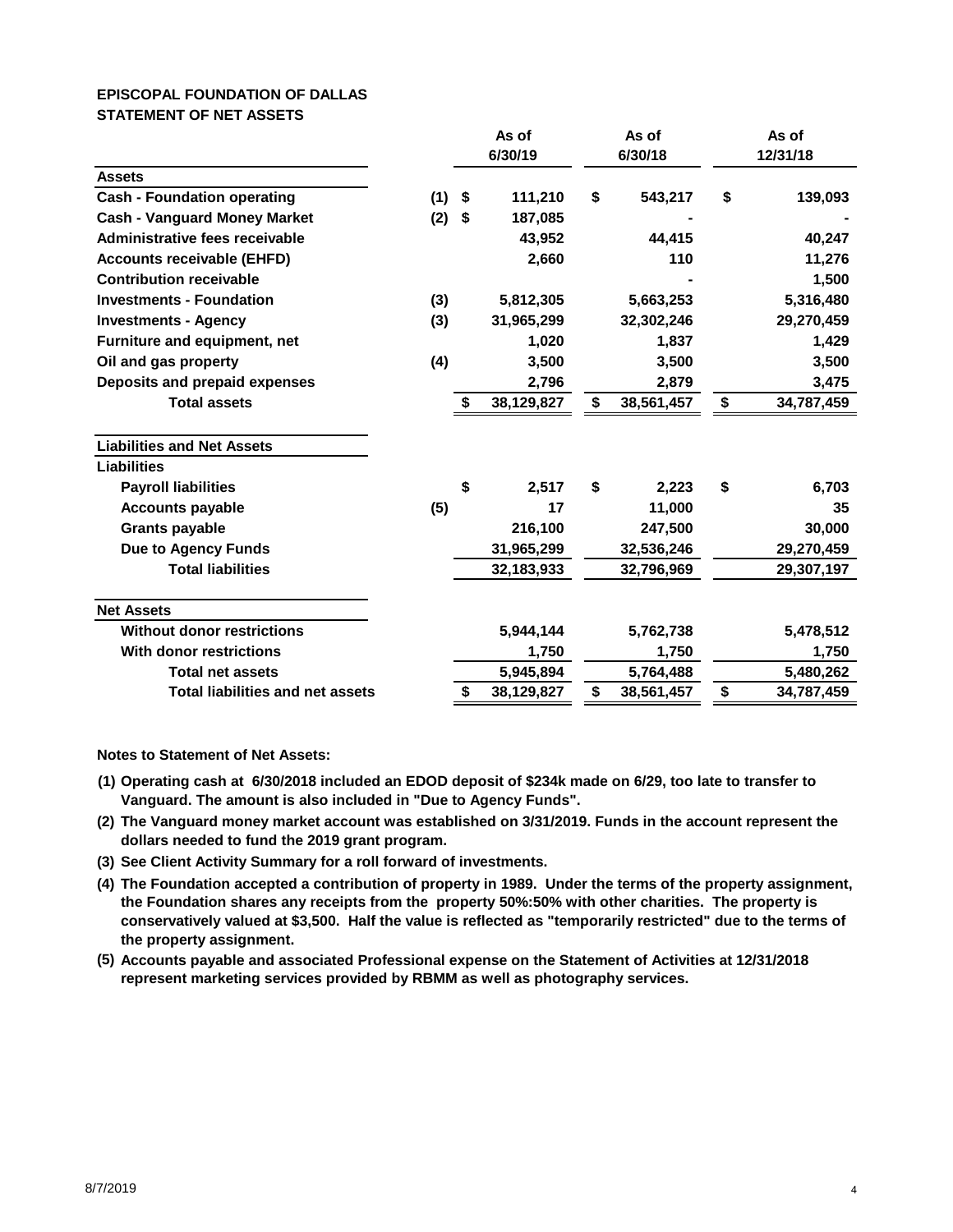## **EPISCOPAL FOUNDATION OF DALLAS STATEMENT OF ACTIVITIES 6-Months 6-Months Year**

| $1$ $\sqcup$ $\sqcup$ $\sqcup$ $\sqcup$ $\sqcup$ $\sqcup$ $\sqcup$ $\sqcup$ $\sqcup$ $\sqcup$ |     |    |              |    | טוווטוויט    |              |            |  |
|-----------------------------------------------------------------------------------------------|-----|----|--------------|----|--------------|--------------|------------|--|
|                                                                                               |     |    | <b>Ended</b> |    | <b>Ended</b> | <b>Ended</b> |            |  |
|                                                                                               |     |    | 6/30/19      |    | 6/30/18      | 12/31/18     |            |  |
| <b>Operating Revenues and Expenses</b>                                                        |     |    |              |    |              |              |            |  |
| Administrative fee income-gross                                                               |     | \$ | 102,370      | \$ | 106,551      | \$           | 208,204    |  |
| <b>Miscellaneous Income</b>                                                                   |     |    | 1,127        |    |              |              | 11,017     |  |
| Total operating revenue and support                                                           |     |    | 103,497      |    | 106,551      |              | 219,221    |  |
| <b>Payroll and payroll taxes</b>                                                              | (1) |    | 69,031       |    | 66,339       |              | 147,198    |  |
| <b>Professional fees</b>                                                                      | (2) |    | 12,383       |    | 26,274       |              | 28,424     |  |
| <b>Sponsorships</b>                                                                           | (3) |    | 6,500        |    | 2,000        |              | 2,000      |  |
| <b>Office Operation</b>                                                                       | (4) |    | 14,338       |    | 15,141       |              | 28,793     |  |
| <b>Total operating expenses</b>                                                               |     |    | 102,252      |    | 109,754      |              | 206,415    |  |
| Increase in net assets from operations                                                        |     |    | 1,245        |    | (3, 203)     |              | 12,806     |  |
| <b>Contributions income - Episcopal Fund</b>                                                  |     |    | 107          |    |              |              | 110,495    |  |
| <b>Net Investment Gains</b>                                                                   |     |    |              |    |              |              |            |  |
| Interest & dividends                                                                          |     |    | 51,856       |    | 48,380       |              | 245,382    |  |
| <b>Realized gains</b>                                                                         |     |    | 38,245       |    | 58,577       |              | 68,684     |  |
| <b>Unrealized gains (losses)</b>                                                              |     |    | 625,006      |    | (77, 174)    |              | (692, 704) |  |
| <b>Less: Vanguard advisory fees</b>                                                           |     |    | (3,034)      |    | (3, 139)     |              | (6, 281)   |  |
| Less: Administrative fees on EFD funds                                                        |     |    | (15,082)     |    | (16, 011)    |              | (31, 926)  |  |
| <b>Total investment revenue</b>                                                               |     |    | 696,991      |    | 10,633       |              | (416, 845) |  |
| <b>Grant Expense</b>                                                                          |     |    |              |    |              |              |            |  |
| <b>Foundation grants</b>                                                                      |     |    | 216,900      |    | 217,500      |              | 187,500    |  |
| <b>Trustee fund grants</b>                                                                    |     |    |              |    | 4,000        |              | 4,000      |  |
| <b>Advised fund grants</b>                                                                    |     |    | 15,811       |    | 20,253       |              | 33,506     |  |
| <b>Total grant expense</b>                                                                    |     |    | 232,711      |    | 241,753      |              | 225,006    |  |
| Total Increase (Decrease) in net assets                                                       |     |    | 465,632      |    | (234, 323)   |              | (518, 550) |  |
| Net assets at beginning of period                                                             |     |    | 5,480,262    |    | 5,998,812    |              | 5,998,812  |  |
| Net assets at end of period                                                                   |     | \$ | 5,945,894    | \$ | 5,764,489    | \$           | 5,480,262  |  |

# **Notes to Statement of Activities:**

**(1)**

**Increase in payroll compared to 6/30/2018 is the result of** 

- **(2) See Note 4 on the Statement of Net Assets for explanation of increase.**
- **(3) Sponsorships which started in 2018 represent charitable gifts to (1) support the fundraising efforts of nonprofit organizations that share similar funding priorities with he Foundation and the Diocese, and to (2) heighten awareness of the Foundation.**
- **(4) See Actual vs Budget for additional detail.**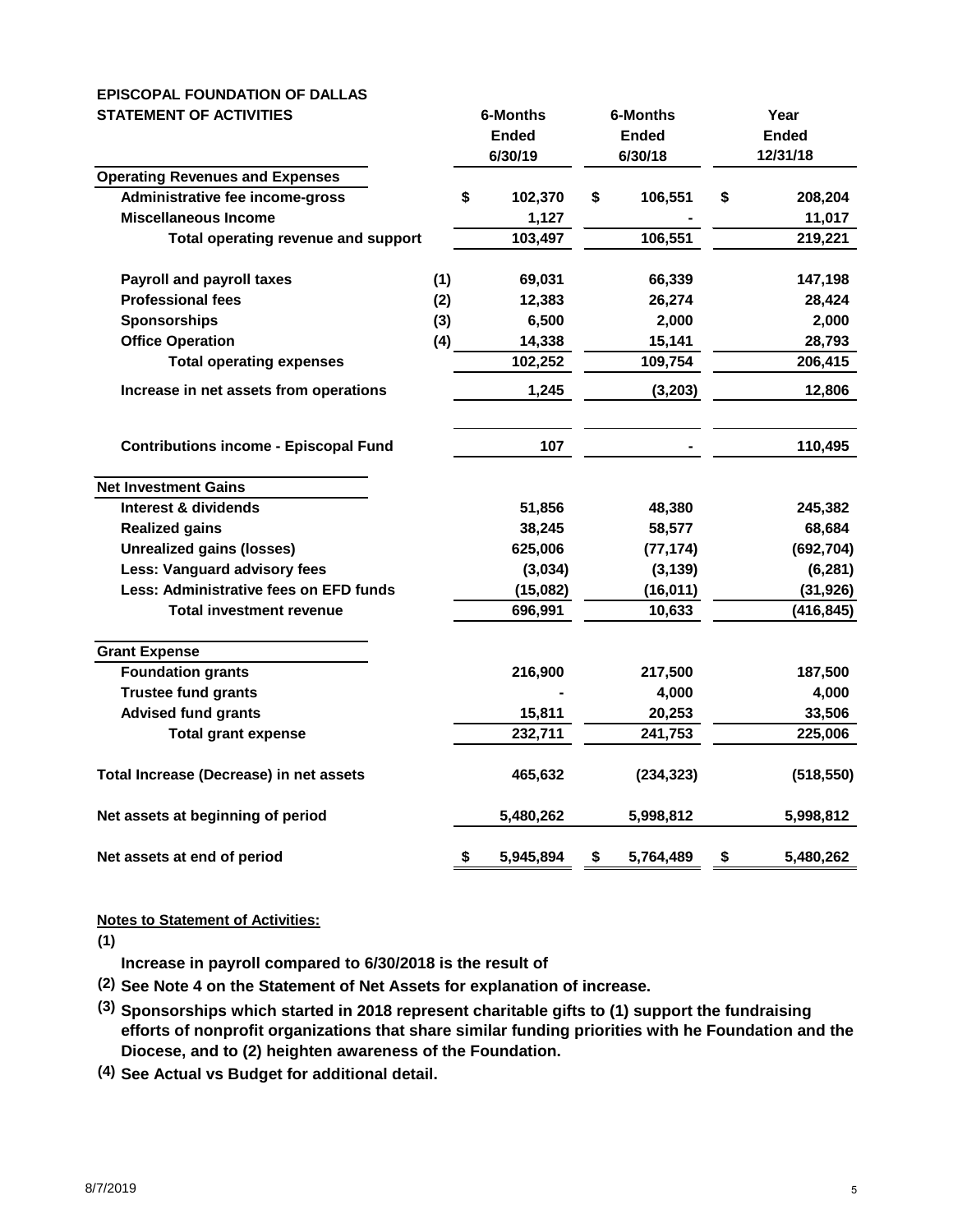#### **EPISCOPAL FOUNDATION OF DALLAS STATEMENT of ACTUAL VS. BUDGET**

|                                             |              |        | 2019          |    |               |               | YTD at 06/30/2019 |              |          |
|---------------------------------------------|--------------|--------|---------------|----|---------------|---------------|-------------------|--------------|----------|
|                                             |              |        |               |    |               |               |                   | Variance     |          |
|                                             |              | Annual |               |    |               |               |                   | over (under) |          |
| <b>Operating Revenue and Expenses</b>       | <b>Notes</b> |        | <b>Budget</b> |    | <b>Actual</b> | <b>Budget</b> |                   |              | Budget   |
| Revenue                                     |              |        |               |    |               |               |                   |              |          |
| Administrative fee income - gross           |              | \$     | 203,500       | \$ | 102,370       |               | \$101,750         | \$           | 620      |
| <b>Other Income</b>                         |              |        | 11,000        |    | 1,127         |               |                   |              | 1,127    |
| <b>Operating Revenue</b><br><b>Expenses</b> |              | \$     | 214,500       | \$ | 103,497       |               | \$101,750         | \$           | 1,747    |
| Payroll                                     |              |        |               |    |               |               |                   |              |          |
| <b>Executive Director</b>                   |              |        | 75,000        |    | 37,500        |               | 37,500            |              |          |
| <b>Grant Administrator</b>                  |              |        | 11,000        |    | 7,875         |               | 6,000             |              | 1,875    |
| <b>Controller</b>                           |              |        | 37,500        |    | 18,750        |               | 18,750            |              |          |
| <b>Employers Payroll Taxes</b>              |              |        | 9,450         |    | 4,906         |               | 4,950             |              | (44)     |
| <b>Total Payroll Expenses</b>               |              | \$     | 132,950       | \$ | 69,031        | \$            | 67,200            | \$           | 1,831    |
| <b>Professional Fees</b>                    |              |        |               |    |               |               |                   |              |          |
| Audit                                       |              |        | 20,500        |    | 11,940        |               | 12,000            |              | (60)     |
| Tax return preparation                      |              |        | 3,200         |    |               |               |                   |              |          |
| <b>Website &amp; Computer Tech</b>          |              |        | 3,000         |    | 443           |               | 1,500             |              | (1,057)  |
| <b>Legal Fees</b>                           | (1)          |        | 4,500         |    |               |               | 2,250             |              | (2, 250) |
| <b>Marketing</b>                            |              |        | 2,000         |    |               |               |                   |              |          |
| Development                                 |              |        | 3,500         |    |               |               |                   |              |          |
| <b>Total Professional Fees</b>              |              | \$     | 36,700        | \$ | 12,383        | \$            | 15,750            | \$           | (3, 367) |
| <b>Sponsorships</b>                         |              | \$     | 8,000         | \$ | 6,500         | \$            | 8,000             | \$           | (1,500)  |
| <b>Office Expense</b>                       |              |        |               |    |               |               |                   |              |          |
| Rent                                        |              |        | 7,200         |    | 4,348         |               | 3,600             |              | 748      |
| Insurance-D&O/Liability                     |              |        | 3,500         |    | 4,477         |               | 3,500             |              | 977      |
| <b>Telephone/Fax/Internet</b>               |              |        | 600           |    | 300           |               | 300               |              |          |
| <b>Computer Expense</b>                     |              |        | 2,000         |    | 888           |               | 1,100             |              | (212)    |
| <b>Development</b>                          | (2)          |        | 3,750         |    | 230           |               | 1,900             |              | (1,670)  |
| <b>Depreciation</b>                         |              |        | 1,300         |    | 408           |               | 650               |              | (242)    |
| <b>Professional Development</b>             |              |        | 1,500         |    | 1,230         |               | 1,050             |              | 180      |
| <b>Office Supplies</b>                      |              |        | 1,500         |    | 784           |               | 750               |              | 34       |
| <b>Marketing materials</b>                  | (2)          |        | 2,500         |    |               |               | 1,250             |              | (1, 250) |
| <b>Insurance-Worker's Comp</b>              |              |        | 350           |    | 160           |               | 175               |              | (15)     |
| <b>Property Taxes</b>                       |              |        | 50            |    |               |               |                   |              |          |
| <b>Board Luncheon</b>                       |              |        | 800           |    | 1,036         |               | 800               |              | 236      |
| <b>Meetings</b>                             |              |        | 2,000         |    | 351           |               | 1,000             |              | (649)    |
| <b>Convention</b>                           |              |        | 200           |    |               |               |                   |              |          |
| <b>Memorials &amp; special gifts</b>        |              |        | 500           |    |               |               | 250               |              | (250)    |
| <b>Miscellaneous</b>                        |              |        | 500           |    | 126           |               | 250               |              | (124)    |
| <b>Total Office Expense</b>                 |              | \$     | 28,250        | \$ | 14,338        | \$            | 16,575            | \$           | (2, 237) |
| <b>Operating Expense</b>                    |              | \$     | 205,900       | \$ | 102,252       | \$            | 107,525           | \$           | (5, 273) |
|                                             |              |        |               |    |               |               |                   |              |          |
| <b>Operating Surplus (Deficit)</b>          |              | \$     | 8,600         | \$ | 1,245         | \$            | $(5,775)$ \$      |              | 7,020    |

**Notes**

**(1) Positive variance in Legal Fees is partially the result of receiving pro-bono legal services for the review of the investment management agreement and the donor advised fund agreement.** 

**(2) Positive variance in Marketing and Development is the result of a timing difference. Those areas are in the final stages of developing a handout for endowments and the board member talking points piece that will be produced in the second half of the year.**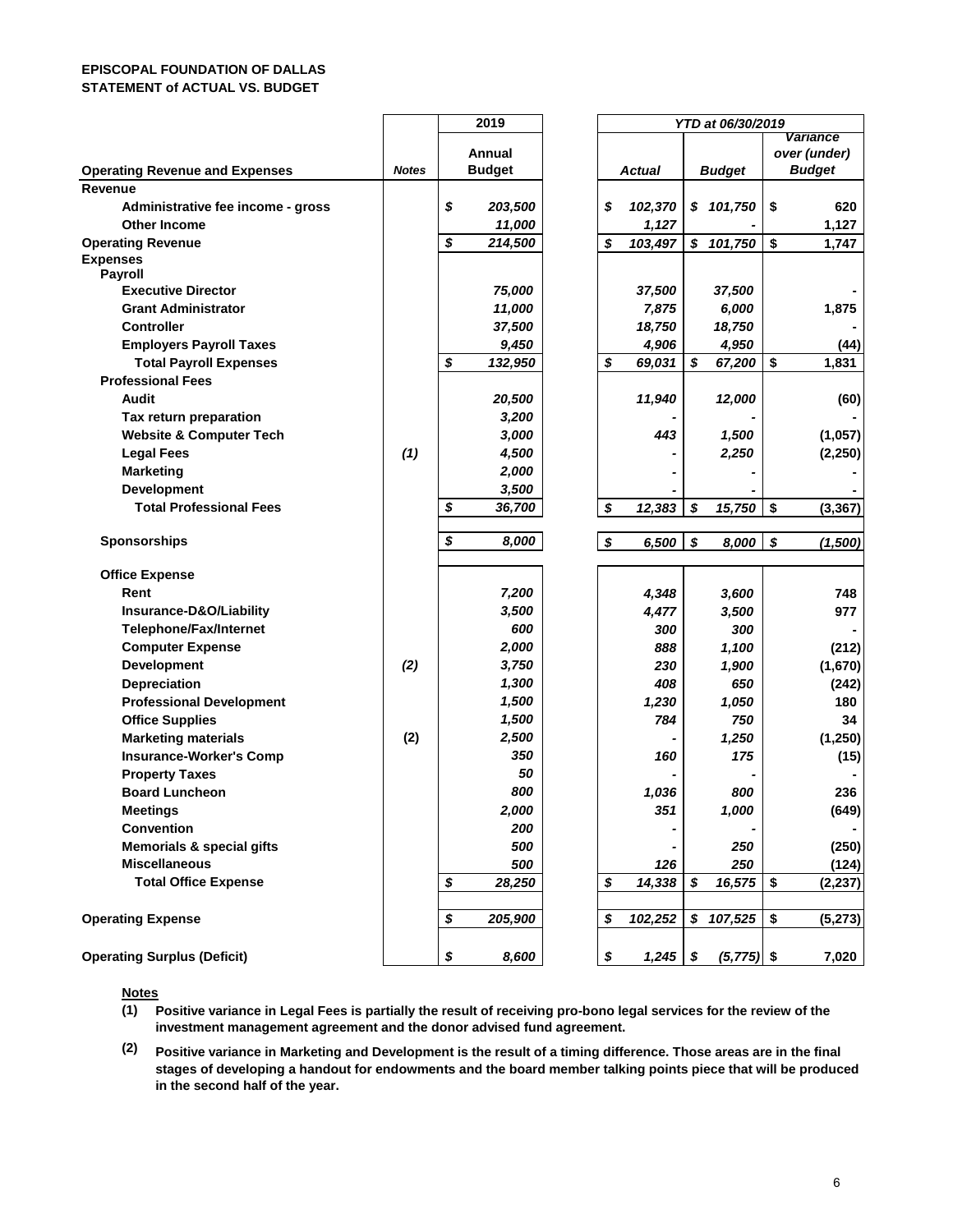|                                                | <b>Market Value</b><br>3/31/2019 | <b>Deposits</b>          | Withdrawals              | Interest &<br><b>Dividends</b> | <b>Adm Fees</b> | <b>Money Mgr Fees</b> | Realized<br>Gains/<br>(Losses) | <b>Unrealized Gains/</b><br>(Losses) | <b>Market Value</b><br>6/30/2019 |
|------------------------------------------------|----------------------------------|--------------------------|--------------------------|--------------------------------|-----------------|-----------------------|--------------------------------|--------------------------------------|----------------------------------|
| <b>ASSET MANAGERS</b>                          |                                  |                          |                          |                                |                 |                       |                                |                                      |                                  |
| <b>Proceeds from Class Actions</b>             |                                  |                          |                          |                                |                 |                       | 1,152.10                       |                                      |                                  |
| Vanguard                                       | 37,168,980.08                    |                          |                          | 203,675.26                     | (51, 107.35)    | (10, 183.80)          | 46,726.71                      | 885,198.39                           | 37,777,603.74                    |
| <b>TOTAL MANAGERS</b>                          | 37,168,980.08                    | 2,090.43                 | (468, 928.08)            | 203,675.26                     | (51, 107.35)    | (10, 183.80)          | 47,878.81                      | 885,198.39                           | 37,777,603.74                    |
| <u>AGENCY ACCOUNTS</u>                         |                                  |                          |                          |                                |                 |                       |                                |                                      |                                  |
| <b>Frank Hughes Estate</b>                     | 1,002,131.18                     |                          | (12,542.00)              | 5,485.73                       | (1, 377.93)     | (274.57)              | 1,283.12                       | 24,353.16                            | 1,019,058.69                     |
| <b>Amistad Mission</b>                         | 1,318,195.28                     |                          |                          | 7,296.75                       | (1,812.52)      | (361.17)              | 1,702.34                       | 32,007.53                            | 1,357,028.21                     |
| <b>Episcopal Health Foundation of Dallas</b>   | 6,105,668.57                     |                          | (4.000.00)               | 33,777.74                      | (8, 395.29)     | (1,672.87)            | 7,881.43                       | 148,260.12                           | 6,281,519.70                     |
| Alice L. Bomar Trust fund                      | 35,664.95                        |                          | (58.51)                  | 197.13                         | (49.04)         | (9.77)                | 46.00                          | 866.08                               | 36,656.84                        |
| <b>Church of the Incarnation Pension Trust</b> | 1,487,045.61                     |                          |                          | 8,231.40                       | (2,044.69)      | (407.43)              | 1,920.39                       | 36,107.43                            | 1,530,852.71                     |
| Our Merciful Saviour Episcopal Church          | 72,654.10                        |                          |                          | 402.17                         | (99.90)         | (19.91)               | 93.82                          | 1,764.14                             | 74,794.42                        |
| <b>Annie Harris Norton Fund</b>                | 4,264.62                         |                          | $\overline{\phantom{a}}$ | 23.60                          | (5.86)          | (1.17)                | 5.51                           | 103.54                               | 4,390.24                         |
| St. Albans Scholarship Fund                    | 11,703.24                        |                          | $\overline{\phantom{a}}$ | 64.78                          | (16.09)         | (3.21)                | 15.11                          | 284.17                               | 12,048.00                        |
| St. John's Episcopal School                    | 4,770,019.74                     | $\blacksquare$           | $\overline{\phantom{a}}$ | 26,403.99                      | (6,558.78)      | (1,306.92)            | 6,160.08                       | 115,822.38                           | 4,910,540.49                     |
| St. Mark's Irving                              | 233,829.94                       |                          | (30,000.00)              | 1,151.73                       | (321.52)        | (64.07)               | 286.60                         | 4,986.51                             | 209,869.19                       |
|                                                |                                  | $\overline{\phantom{a}}$ |                          |                                |                 | $\blacksquare$        |                                |                                      |                                  |
| Parish Episcopal School Fund                   | 3,347,635.84                     |                          |                          | 18,530.52                      | (4,603.00)      | (917.21)              | 4,323.19                       | 81,285.03                            | 3,446,254.37                     |
| Good Shepherd Episcopal Church                 | 56,974.16                        |                          |                          | 315.38                         | (78.34)         | (15.61)               | 73.58                          | 1,383.41                             | 58,652.58                        |
| Petrash Scholarship Fund                       | 14,598.80                        |                          |                          | 80.80                          | (20.07)         | (4.00)                | 18.86                          | 354.49                               | 15,028.88                        |
| <b>The Santiago Foundation</b>                 | 751,009.32                       |                          | (8,500.00)               | 4,157.13                       | (1,032.64)      | (205.77)              | 969.87                         | 18,235.50                            | 764,633.41                       |
| St. Augustine's Episcopal Church               | 121,440.30                       |                          |                          | 672.23                         | (166.98)        | (33.27)               | 156.82                         | 2,948.74                             | 125,017.84                       |
| St. Matthew's Cathedral Revolving Fund         | 63,187.80                        |                          |                          | 349.77                         | (86.88)         | (17.31)               | 81.60                          | 1,534.28                             | 65,049.26                        |
| St. Matthew's Cathedral Endowment Fund         | 1,206,117.86                     | 2,083.34                 | (13,500.00)              | 6,625.25                       | (1,658.41)      | (330.46)              | 1,549.05                       | 29,256.94                            | 1,230,143.57                     |
| <b>Holy Nativity</b>                           | 272,853.52                       |                          | (37,500.00)              | 1,326.57                       | (375.17)        | (74.76)               | 319.31                         | 6,685.32                             | 243,234.79                       |
| ECR - Building Fund                            | 225,596.78                       | $\overline{\phantom{a}}$ | (13,000.00)              | 1,248.77                       | (310.20)        | (61.81)               | 291.33                         | 5,477.78                             | 219,242.65                       |
| <b>DIOCESAN ACCOUNTS</b>                       |                                  |                          |                          |                                |                 |                       |                                |                                      |                                  |
| E.D. Farmer Foundation                         | 851,051.97                       |                          |                          | 4,710.91                       | (1, 170.20)     | (233.18)              | 1,099.06                       | 20,664.66                            | 876,123.22                       |
| <b>Endowment of the Episcopate</b>             | 2,224,062.04                     |                          |                          | 12,311.09                      | (3,058.09)      | (609.36)              | 2,872.19                       | 54,003.17                            | 2,289,581.04                     |
| St. Paul Memorial Fund                         | 790,504.79                       | $\blacksquare$           | (150,000.00)             | 3,684.86                       | (1,086.94)      | (216.59)              | 999.37                         | 12,042.30                            | 655,927.79                       |
| <b>Corporation of the Diocese</b>              | 3,046,308.66                     |                          | (125,000.00)             | 16,286.81                      | (4, 188.67)     | (834.65)              | 3,916.13                       | 68,008.24                            | 3,004,496.52                     |
| The Mausoleum Perpetual Care Fund              | 118,651.14                       |                          |                          | 656.78                         | (163.15)        | (32.51)               | 153.22                         | 2,881.01                             | 122,146.49                       |
| <b>Memorial Scholarship Fund</b>               | 652,301.22                       |                          |                          | 3,610.76                       | (896.91)        | (178.72)              | 842.39                         | 15,838.74                            | 671,517.48                       |
| Ministry with the Aging, Inc. / Bruton         | 259,812.57                       |                          | $\overline{\phantom{a}}$ | 1,438.17                       | (357.24)        | (71.19)               | 335.52                         | 6,308.59                             | 267,466.42                       |
| Elizabeth Austin Miller Fund                   | 178,450.55                       |                          | $\blacksquare$           | 987.80                         | (245.37)        | (48.89)               | 230.46                         | 4,333.02                             | 183,707.57                       |
| Junker Fund                                    | 125,706.84                       |                          |                          | 695.84                         | (172.85)        | (34.44)               | 162.34                         | 3,052.33                             | 129,410.06                       |
| <b>Price Fund</b>                              | 111,178.20                       | $\blacksquare$           |                          | 615.42                         | (152.87)        | (30.46)               | 143.58                         | 2,699.56                             | 114,453.43                       |
| William B. Clayton Fund                        | 200,177.75                       |                          |                          | 1,108.07                       | (275.24)        | (54.85)               | 258.51                         | 4,860.59                             | 206,074.83                       |
| Hiram and LaVerne McCurry Fund                 | 354,213.56                       | $\overline{\phantom{a}}$ | $\overline{\phantom{a}}$ | 1,960.72                       | (487.04)        | (97.05)               | 457.43                         | 8,600.77                             | 364,648.39                       |
| <b>Bishop Moore Endowment</b>                  | 40,535.78                        | $\overline{\phantom{a}}$ | $\overline{\phantom{a}}$ | 224.38                         | (55.74)         | (11.11)               | 52.35                          | 984.26                               | 41,729.92                        |
| <b>Estate of Estelle Smith</b>                 | 634,061.71                       | $\overline{\phantom{a}}$ | (30,000.00)              | 3,371.62                       | (871.83)        | (173.72)              | 814.54                         | 13,965.41                            | 621,167.73                       |
| Lawrence Blake Scholarship Trust               | 783,696.89                       |                          | (39,016.57)              | 4,158.36                       | (1,077.58)      | (214.72)              | 1,006.48                       | 17,168.84                            | 765,721.70                       |
| <b>The Gathering</b>                           | 45,762.24                        | $\blacksquare$           |                          | 253.31                         | (62.92)         | (12.54)               | 59.11                          | 1,111.17                             | 47,110.37                        |
| <b>EPISCOPAL FOUNDATION ACCOUNTS</b>           |                                  |                          |                          |                                |                 |                       |                                |                                      |                                  |
| <b>The Episcopal Fund</b>                      | 4,411,406.91                     | 7.09                     |                          | 24,418.98                      | (6,065.71)      | (1, 208.64)           | 5,696.96                       | 107,115.13                           | 4,541,370.72                     |
| The Julie and Louis Beecherl Trustee's Fund    | 572,989.44                       |                          | $\overline{\phantom{a}}$ | 3,171.73                       | (787.86)        | (156.99)              | 739.96                         | 13,912.94                            | 589,869.22                       |
| <b>Beecherl Advised Fund</b>                   | 260,909.74                       | $\overline{\phantom{a}}$ | $\overline{\phantom{a}}$ | 1,444.24                       | (358.75)        | (71.49)               | 336.95                         | 6,335.24                             | 268,595.93                       |
| J. C. Brown Memorial Scholarship Advised Fu    | 322,118.50                       | $\overline{\phantom{a}}$ | (5,811.00)               | 1,756.29                       | (442.91)        | (88.26)               | 415.15                         | 7,544.39                             | 325,492.16                       |
| <b>Bishop Stanton Advised Fund</b>             | 84,487.97                        |                          |                          | 467.68                         | (116.17)        | (23.15)               | 109.10                         | 2,051.48                             | 86,976.91                        |
| <b>AGENCY ACCOUNTS</b>                         | 31,517,067.52                    | 2,083.34                 | (463, 117.08)            | 172,416.34                     | (43, 335.95)    | (8,635.27)            | 40,580.69                      | 748,239.21                           | 31,965,298.80                    |
| <b>EPISCOPAL FOUNDATION ACCOUNTS</b>           | 5,651,912.56                     | 7.09                     | (5,811.00)               | 31,258.92                      | (7, 771.40)     | (1,548.53)            | 7,298.12                       | 136,959.18                           | 5,812,304.94                     |
| <b>TOTAL</b>                                   | 37,168,980.08                    | 2,090.43                 | (468, 928.08)            | 203,675.26                     | (51, 107.35)    | (10, 183.80)          | 47,878.81                      | 885,198.39                           | 37,777,603.74                    |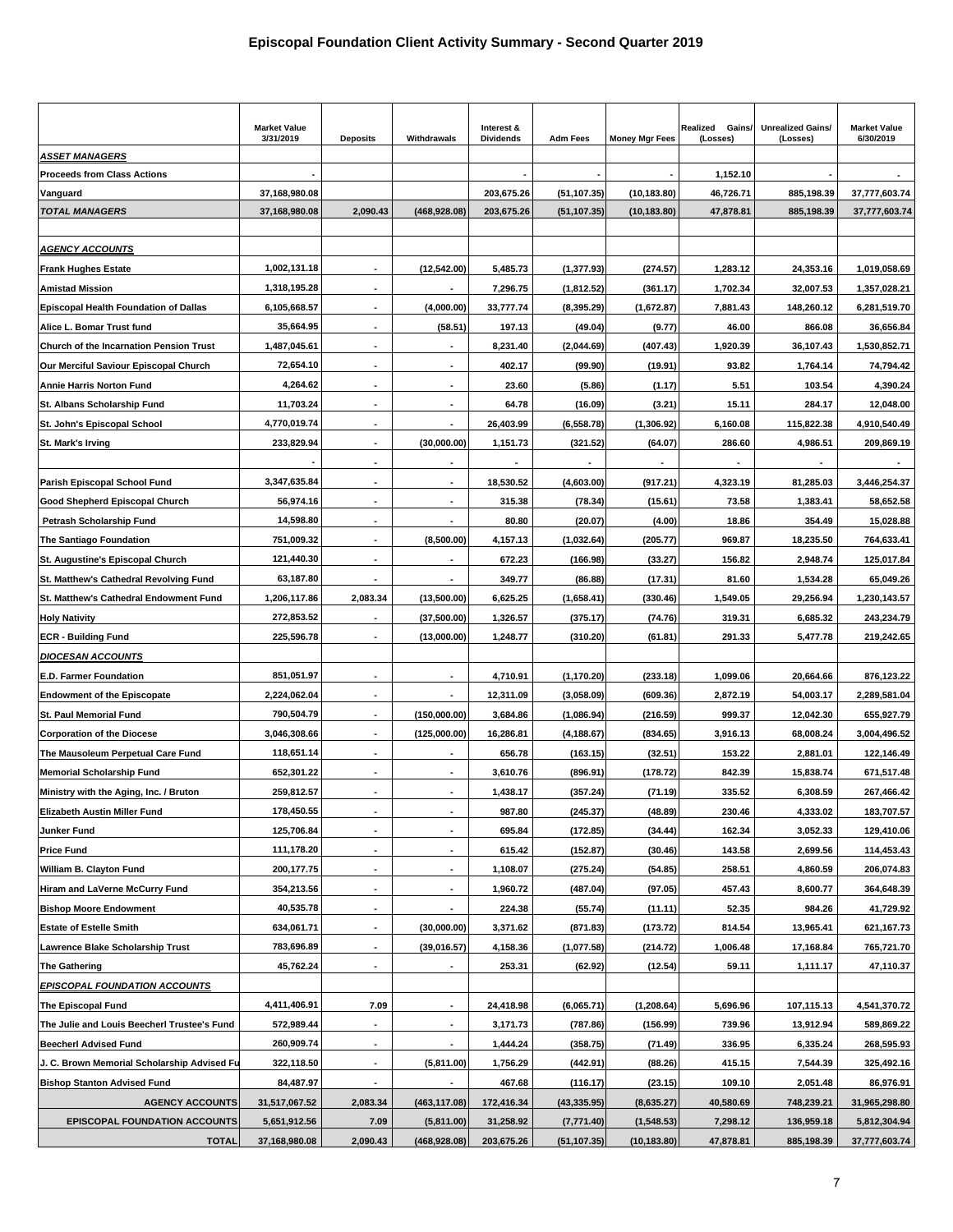## **Episcopal Foundation Client Activity Summary YTD through 06/30/2019**

|                                        | <b>Market Value</b><br>12/31/2018 | <b>Deposits</b>          | Withdrawals              | Interest &<br><b>Dividends</b> | <b>Adm Fees</b> | <b>Money Mgr</b><br>Fees | Realized<br>Gains/ (Losses) | <b>Unrealized Gains/</b><br>(Losses) | <b>Market Value</b><br>06/30/2019 |
|----------------------------------------|-----------------------------------|--------------------------|--------------------------|--------------------------------|-----------------|--------------------------|-----------------------------|--------------------------------------|-----------------------------------|
| ASSET MANAGERS                         |                                   |                          |                          |                                |                 |                          |                             |                                      |                                   |
| Proceeds from Class Actions            |                                   |                          |                          |                                |                 |                          | 5,117.90                    | $\blacksquare$                       |                                   |
| Vanguard                               | 34,586,938.57                     | 204,704.49               | 1,543,996.33             | 337,775.60                     | (98, 664.39)    | (19, 851.19)             | 244,252.00                  | 4,061,297.09                         | 37,777,603.74                     |
| TOTAL                                  | 34,586,938.57                     | 204,704.49               | 1,543,996.33             | 337,775.60                     | (98, 664.39)    | (19, 851.19)             | 249,369.90                  | 4,061,297.09                         | 37,777,603.74                     |
|                                        |                                   |                          |                          |                                |                 |                          |                             |                                      |                                   |
| AGENCY ACCOUNTS                        |                                   |                          |                          |                                |                 |                          |                             |                                      |                                   |
| <b>Frank Hughes Estate</b>             | 923,212.49                        |                          | (25, 379.00)             | 9,021.23                       | (2,647.35)      | (532.62)                 | 6,585.76                    | 108,798.18                           | 1,019,058.69                      |
| <b>Amistad Mission</b>                 | 1,198,541.46                      | ٠                        |                          | 11,938.65                      | (3,460.51)      | (696.17)                 | 8,675.96                    | 142,028.82                           | 1,357,028.21                      |
| <b>Episcopal Health Foundation Da</b>  | 5,835,130.84                      |                          | (316,000.00)             | 56,376.99                      | (16,418.59)     | (3,303.85)               | 41,832.66                   | 683,901.65                           | 6,281,519.70                      |
| Alice L. Bomar Trust fund              | 33,180.35                         | $\blacksquare$           | (860.70)                 | 323.13                         | (94.66)         | (19.04)                  | 234.75                      | 3,893.01                             | 36,656.84                         |
| <b>Church of the Incarnation Pensi</b> | 1,279,965.51                      | 85,000.00                | (8, 164.06)              | 13,428.54                      | (3,804.64)      | (765.19)                 | 9,780.80                    | 155,411.75                           | 1,530,852.71                      |
| Our Merciful Saviour Episcopal         | 66,059.22                         |                          |                          | 658.01                         | (190.73)        | (38.37)                  | 478.18                      | 7,828.11                             | 74,794.42                         |
| Annie Harris Norton Fund               | 3,877.51                          |                          |                          | 38.62                          | (11.19)         | (2.25)                   | 28.07                       | 459.48                               | 4,390.24                          |
| St. Albans Scholarship Fund            | 10.640.92                         | $\overline{\phantom{a}}$ | $\overline{\phantom{a}}$ | 105.99                         | (30.72)         | (6.18)                   | 77.03                       | 1,260.96                             | 12,048.00                         |
| St. John's Episcopal School            | 4,337,040.62                      | $\blacksquare$           | $\overline{\phantom{a}}$ | 43,201.19                      | (12, 522.21)    | (2,519.17)               | 31,394.80                   | 513,945.26                           | 4,910,540.49                      |
| St. Mark's Irving                      | 165,687.10                        | 50,000.00                | (30,000.00)              | 1,949.53                       | (549.34)        | (110.38)                 | 1,519.41                    | 21,372.87                            | 209,869.19                        |
| <b>Sample Client</b>                   |                                   |                          |                          |                                |                 |                          |                             |                                      |                                   |
| Parish Episcopal School Fund           | 3,043,767.82                      |                          |                          | 30,318.92                      | (8,788.18)      | (1,767.97)               | 22,033.10                   | 360.690.68                           | 3,446,254.37                      |
| Good Shepherd Episcopal Chur           | 51,802.57                         | $\blacksquare$           | $\blacksquare$           | 516.01                         | (149.57)        | (30.09)                  | 374.99                      | 6,138.67                             | 58,652.58                         |
| Petrash Scholarship Fund               | 13,273.65                         |                          |                          | 132.21                         | (38.32)         | (7.71)                   | 96.09                       | 1,572.96                             | 15,028.88                         |
| The Santiago Foundation                | 682,839.50                        | $\blacksquare$           | (8,500.00)               | 6,801.75                       | (1,971.54)      | (396.63)                 | 4,942.92                    | 80,917.41                            | 764,633.41                        |
| St. Augustine's Episcopal Chur         | 110,417.05                        |                          |                          | 1,099.87                       | (318.80)        | (64.13)                  | 799.27                      | 13,084.58                            | 125,017.84                        |
| St. Matthew's Cathedral Revolv         | 138,920.78                        | $\overline{\phantom{a}}$ | (88,000.00)              | 731.70                         | (277.90)        | (56.14)                  | 621.12                      | 13,109.70                            | 65,049.26                         |
| St. Matthew's Cathedral Endowr         | 1,290,077.90                      | 68,058.34                | (291,750.00)             | 11,571.91                      | (3,432.27)      | (691.05)                 | 8,968.05                    | 147,340.69                           | 1,230,143.57                      |
| <b>Holy Nativity</b>                   | 248,086.35                        |                          | (37,500.00)              | 2,287.40                       | (716.29)        | (144.10)                 | 1,762.78                    | 29,458.65                            | 243,234.79                        |
| ECR - Building Fund                    | 205,119.14                        |                          | (13,000.00)              | 2,043.19                       | (592.24)        | (119.14)                 | 1,484.81                    | 24,306.89                            | 219,242.65                        |
| <b>DIOCESAN ACCOUNTS</b>               |                                   |                          |                          |                                |                 |                          |                             |                                      |                                   |
| <b>E.D. Farmer Foundation</b>          | 773,801.19                        |                          |                          | 7,707.82                       | (2, 234.18)     | (449.47)                 | 5,601.36                    | 91,696.50                            | 876,123.22                        |
| <b>Endowment of the Episcopate</b>     | 2,022,181.87                      | $\blacksquare$           | $\blacksquare$           | 20,142.93                      | (5,838.59)      | (1, 174.58)              | 14,638.08                   | 239,631.33                           | 2,289,581.04                      |
| St. Paul Memorial Fund                 | 718,749.94                        |                          | (150,000.00)             | 6,468.55                       | (2,075.22)      | (417.49)                 | 5,181.36                    | 78,020.65                            | 655,927.79                        |
| <b>Corporation of the Diocese</b>      | 2,928,907.50                      | $\blacksquare$           | (300, 000.00)            | 27,630.35                      | (8,215.92)      | (1,653.31)               | 20,957.74                   | 336,870.16                           | 3,004,496.52                      |
| The Mausoleum Perpetual Care           | 107,881.05                        |                          |                          | 1,074.61                       | (311.49)        | (62.66)                  | 780.92                      | 12,784.06                            | 122,146.49                        |
| <b>Memorial Scholarship Fund</b>       | 593,091.24                        | $\overline{\phantom{a}}$ | $\blacksquare$           | 5,907.77                       | (1,712.41)      | (344.49)                 | 4,293.24                    | 70,282.13                            | 671,517.48                        |
| Ministry with the Aging, Inc. / Br     | 236,229.14                        |                          |                          | 2,353.08                       | (682.06)        | (137.22)                 | 1,710.00                    | 27,993.48                            | 267,466.42                        |
| <b>Elizabeth Austin Miller Fund</b>    | 162,252.41                        | ٠                        | ٠                        | 1,616.20                       | (468.47)        | (94.24)                  | 1,174.52                    | 19,227.15                            | 183,707.57                        |
| Junker Fund                            | 114,296.32                        |                          | $\blacksquare$           | 1,138.51                       | (330.01)        | (66.39)                  | 827.36                      | 13,544.27                            | 129,410.06                        |
| Price Fund                             | 103,826.72                        | $\overline{\phantom{a}}$ | (2,985.00)               | 1,009.79                       | (295.63)        | (59.48)                  | 732.05                      | 12,224.98                            | 114,453.43                        |
| William B. Clayton Fund                | 182,007.44                        | $\blacksquare$           |                          | 1,812.97                       | (525.50)        | (105.72)                 | 1,317.50                    | 21,568.14                            | 206,074.83                        |
| Hiram and LaVerne McCurry Fu           | 322,061.27                        | ٠                        | ٠                        | 3,208.05                       | (929.87)        | (187.07)                 | 2,331.32                    | 38,164.69                            | 364,648.39                        |
| <b>Bishop Moore Endowment</b>          | 36,856.31                         |                          |                          | 367.13                         | (106.42)        | (21.41)                  | 266.79                      | 4,367.52                             | 41,729.92                         |
| <b>Estate of Estelle Smith</b>         | 576,507.34                        | $\overline{\phantom{a}}$ | (30,000.00)              | 5,604.42                       | (1,664.53)      | (334.86)                 | 4,168.90                    | 66,886.46                            | 621,167.73                        |
| Lawrence Blake Scholarship Tri         | 712,560.00                        |                          | (39,016.57)              | 6,918.08                       | (2,057.35)      | (413.89)                 | 5,152.45                    | 82,578.98                            | 765,721.70                        |
| <b>The Gathering</b>                   | 41,608.36                         | ٠                        | $\overline{\phantom{a}}$ | 414.46                         | (120.13)        | (24.17)                  | 301.21                      | 4,930.64                             | 47,110.37                         |
| <b>EPISCOPAL FOUNDATION ACCOUNTS</b>   |                                   |                          |                          |                                |                 |                          |                             |                                      |                                   |
| The Episcopal Fund                     | 4,179,483.58                      | 1,646.15                 | (187,000.00)             | 40,612.56                      | (11, 812.49)    | (2,376.87)               | 30,027.88                   | 490,789.91                           | 4,541,370.72                      |
| The Julie and Louis Beecherl Tr        | 520,978.67                        |                          |                          | 5,189.46                       | (1,504.21)      | (302.61)                 | 3,771.22                    | 61,736.69                            | 589,869.22                        |
| <b>Beecherl Advised Fund</b>           | 246,319.03                        | ٠                        | (10,000.00)              | 2,398.22                       | (697.44)        | (140.34)                 | 1,770.13                    | 28,946.33                            | 268,595.93                        |
| J. C. Brown Memorial Scholarsh         | 292,879.50                        |                          | (5,811.00)               | 2,890.60                       | (845.62)        | (170.12)                 | 2,119.25                    | 34,429.55                            | 325,492.16                        |
| <b>Bishop Stanton Advised Fund</b>     | 76,818.91                         | $\overline{\phantom{a}}$ |                          | 765.20                         | (221.80)        | (44.62)                  | 556.07                      | 9,103.15                             | 86,976.91                         |
| <b>AGENCY ACCOUNTS</b>                 | 29,270,458.88                     | 203,058.34               | (1,341,155.33)           | 285,919.56                     | (83, 582.83)    | (16, 816.63)             | 211,125.35                  | 3,436,291.46                         | 31,965,298.80                     |
| PAL FOUNDATION ACCOUNTS                | 5,316,479.69                      | 1,646.15                 | (202, 811.00)            | 51,856.04                      | (15,081.56)     | (3,034.56)               | 38,244.55                   | 625,005.63                           | 5,812,304.94                      |
| <b>TOTAL</b>                           | 34,586,938.57                     | 204,704.49               | (1,543,966.33)           | 337,775.60                     | (98, 664.39)    | (19, 851.19)             | 249,369.90                  | 4,061,297.09                         | 37,777,603.74<br>8                |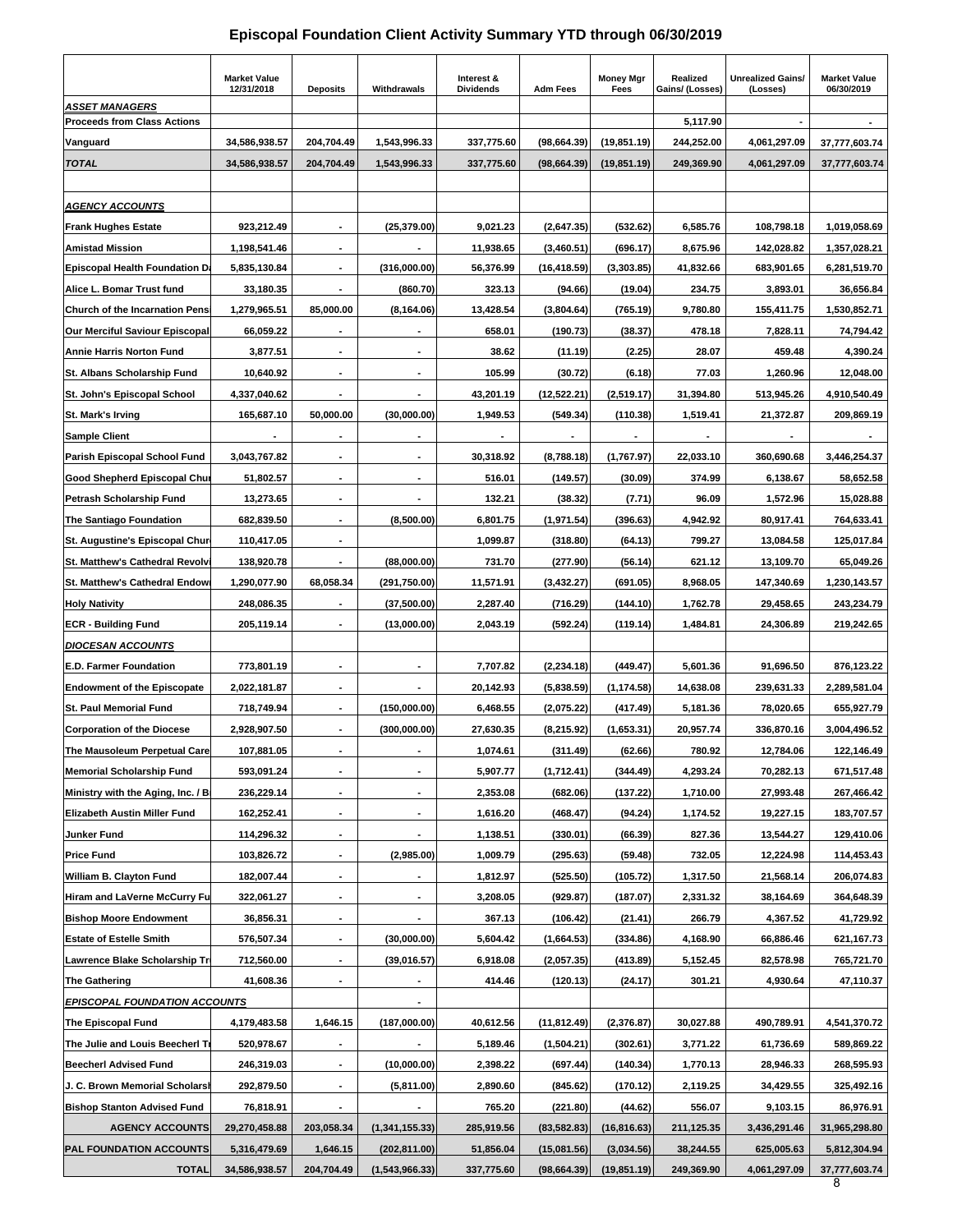#### **Episcopal Health Foundation of Dallas**

**Statement of Net Assets**

|                                         |     |           | As of     |           | As of     | As of      |           |  |
|-----------------------------------------|-----|-----------|-----------|-----------|-----------|------------|-----------|--|
|                                         |     | 6/30/2019 |           | 6/30/2018 |           | 12/31/2018 |           |  |
| <b>Assets</b>                           |     |           |           |           |           |            |           |  |
| Cash - checking account                 |     | \$        | 5,284     | \$        | 4,284     | \$         | 20,817    |  |
| Vanguard - money market                 | (1) |           | 314,473   |           |           |            |           |  |
| <b>Prepaid excise tax</b>               |     |           | 2,800     |           | 5,686     |            | 3,727     |  |
| <b>Prepaid D&amp;O insurance</b>        |     |           | 1,952     |           | 1,845     |            | 615       |  |
| <b>Prepaid other</b>                    |     |           | 95        |           | 160       |            | ۰         |  |
| <b>Investments at market value</b>      |     |           | 6,281,520 |           | 6,619,443 |            | 5,835,131 |  |
| <b>Total assets</b>                     |     | \$        | 6,606,124 | \$        | 6,631,418 | \$         | 5,860,290 |  |
| <b>Liabilities and Net Assets</b>       |     |           |           |           |           |            |           |  |
| <b>Liabilities</b>                      |     |           |           |           |           |            |           |  |
| <b>Accounts payable</b>                 |     | \$        | 2,600     | \$        | 110       | \$         | 11,277    |  |
| <b>Estimated excise tax liability</b>   | (2) |           | 1,987     |           | 5,937     |            | 6,562     |  |
| <b>Total liabilities</b>                |     |           | 4,587     |           | 6,047     |            | 17,839    |  |
| <b>Net Assets</b>                       |     |           |           |           |           |            |           |  |
| <b>Total unrestricted net assets</b>    |     |           | 6,601,537 |           | 6,625,371 |            | 5,842,451 |  |
| <b>Total liabilities and net assets</b> |     | \$        | 6,606,124 | \$        | 6,631,418 | \$         | 5,860,290 |  |

# **Notes**

**(1) The Vanguard money market account was established on 3/31/2019. Funds in the account represent the dollars needed to fund the 2019 grant program.** 

**(2) The Esitmated excise tax liability at 6/30/2018 was higher than the amount shown for the current year because the tax return had not been finalized as of 6/30/2018.**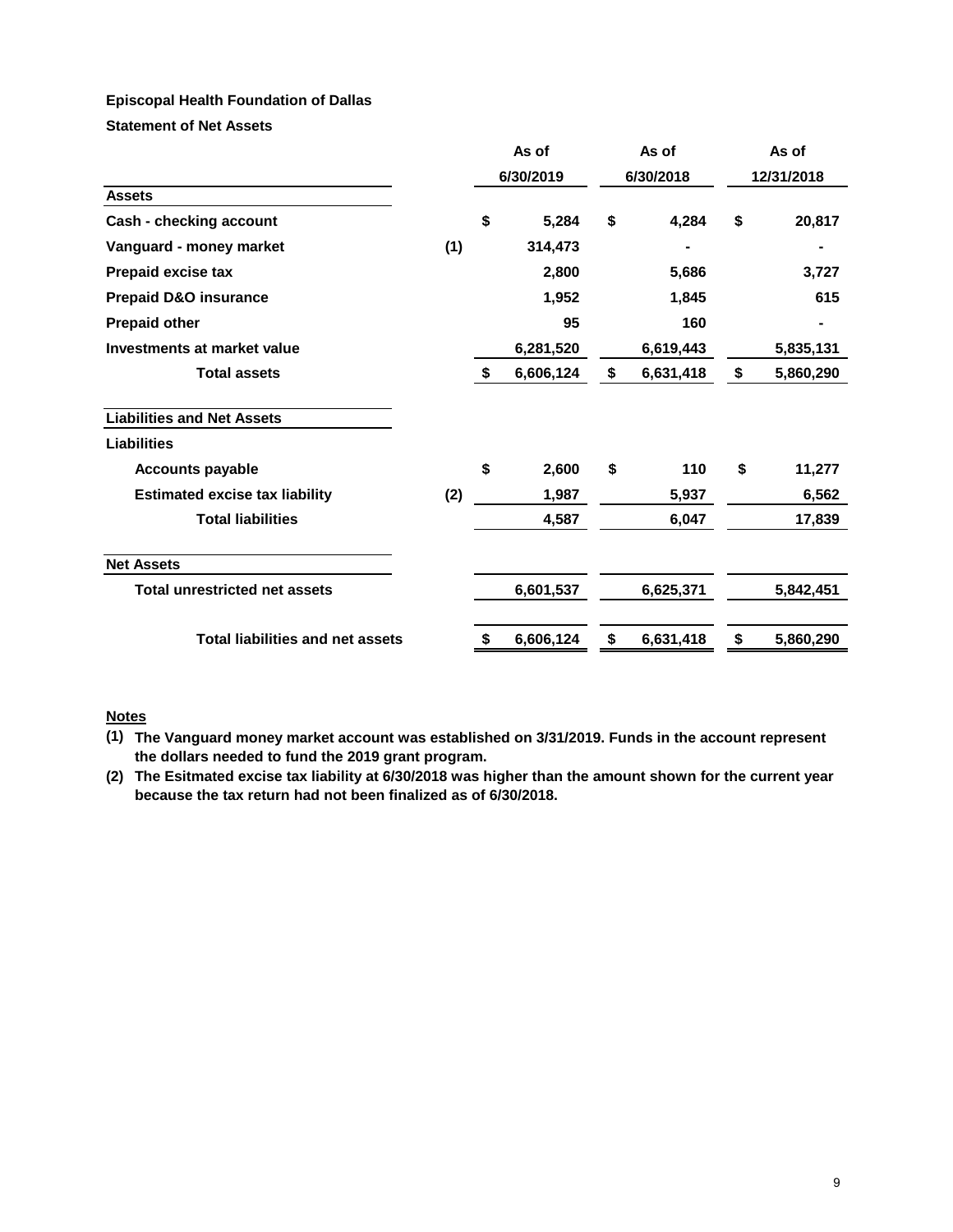# **Episcopal Health Foundation of Dallas**

**Statement of Activities**

|                                        | 6-Months<br>ended<br>6/30/2019 |           | 6-Months<br>ended<br>6/30/2018 |           | Year<br><b>Ended</b><br>12/31/2018 |            |
|----------------------------------------|--------------------------------|-----------|--------------------------------|-----------|------------------------------------|------------|
| Investment income and expense          |                                |           |                                |           |                                    |            |
| Interest and dividends                 | \$                             | 58,850    | \$                             | 54,837    | \$                                 | 273,476    |
| Realized gains on sales on securities  |                                | 41,833    |                                | 66,396    |                                    | 78,273     |
| <b>Unrealized gains on investments</b> |                                | 683,902   |                                | (87, 974) |                                    | (756, 203) |
| <b>Investment management fees</b>      |                                | (19, 722) |                                | (21, 671) |                                    | (43, 271)  |
| Net investment income                  |                                | 764,863   |                                | 11,588    |                                    | (447, 725) |
| <b>Grants and operating expenses</b>   |                                |           |                                |           |                                    |            |
| <b>Foundation grants</b>               | \$                             |           | \$                             |           | \$                                 | 304,500    |
| <b>Contract services</b>               |                                |           |                                |           |                                    | 10,973     |
| <b>Excise tax expense</b>              |                                | 1,572     |                                | 1,991     |                                    | 6,170      |
| <b>Accounting fees</b>                 |                                | 2,600     |                                |           |                                    | 2,250      |
| <b>Insurance - D&amp;O</b>             |                                | 1,266     |                                | 1,287     |                                    | 2,517      |
| <b>Computer &amp; website</b>          |                                | 300       |                                | 380       |                                    | 474        |
| <b>Meetings</b>                        |                                |           |                                |           |                                    | 312        |
| <b>Bank fees</b>                       |                                | 30        |                                | 30        |                                    | 50         |
| <b>Misc</b>                            |                                | 9         |                                | 1         |                                    | 50         |
| <b>Total grants and expenses</b>       |                                | 5,777     |                                | 3,689     |                                    | 327,296    |
| Increase (decrease) in net assets      |                                | 759,086   |                                | 7,899     |                                    | (775, 021) |
| Net assets at beginning of period      |                                | 5,842,451 |                                | 6,617,472 |                                    | 6,617,472  |
| Net assets at end of period            | \$                             | 6,601,537 | \$                             | 6,625,371 | \$                                 | 5,842,451  |